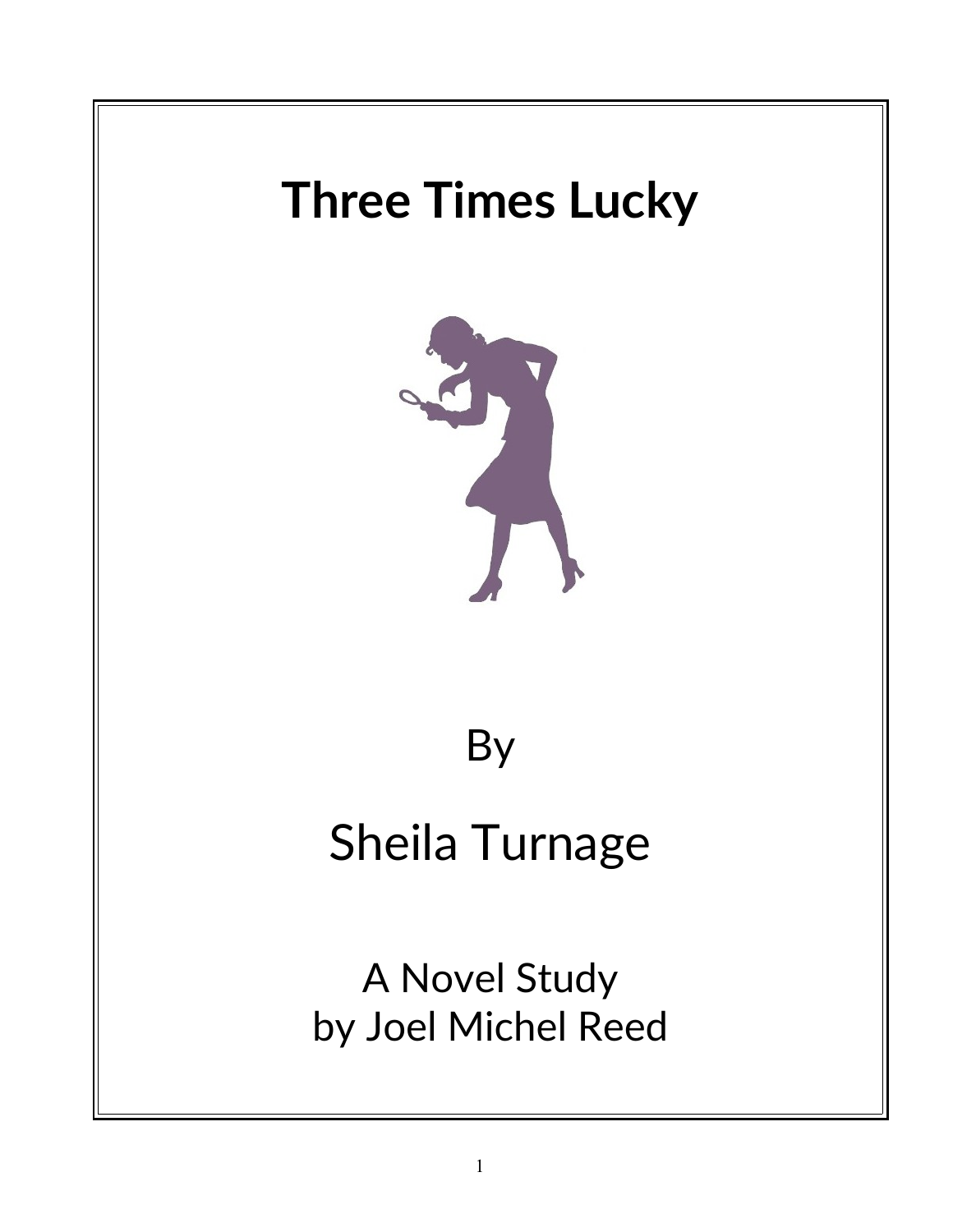### *By Sheila Turnage*



### **Table of Contents**

| <b>Suggestions and Expectations</b> | 3  |
|-------------------------------------|----|
|                                     |    |
| List of Skills                      | 4  |
|                                     |    |
| Synopsis / Author Biography         | 5  |
|                                     |    |
| <b>Student Checklist</b>            | 6  |
| Reproducible Student Booklet        |    |
|                                     |    |
| <b>Answer Key</b>                   | 61 |
|                                     |    |

**About the author:** Joel Reed has over 70 published novel studies and is the author of four novels. For information on his work and literature, please visit [www.reednovelstudies.com](http://www.reednovelstudies.com/)

> Copyright © 2014 Joel Reed Revisions Completed in 2022 All rights reserved by author. Permission to copy for single classroom use only. Electronic distribution limited to single classroom use only. Not for public display.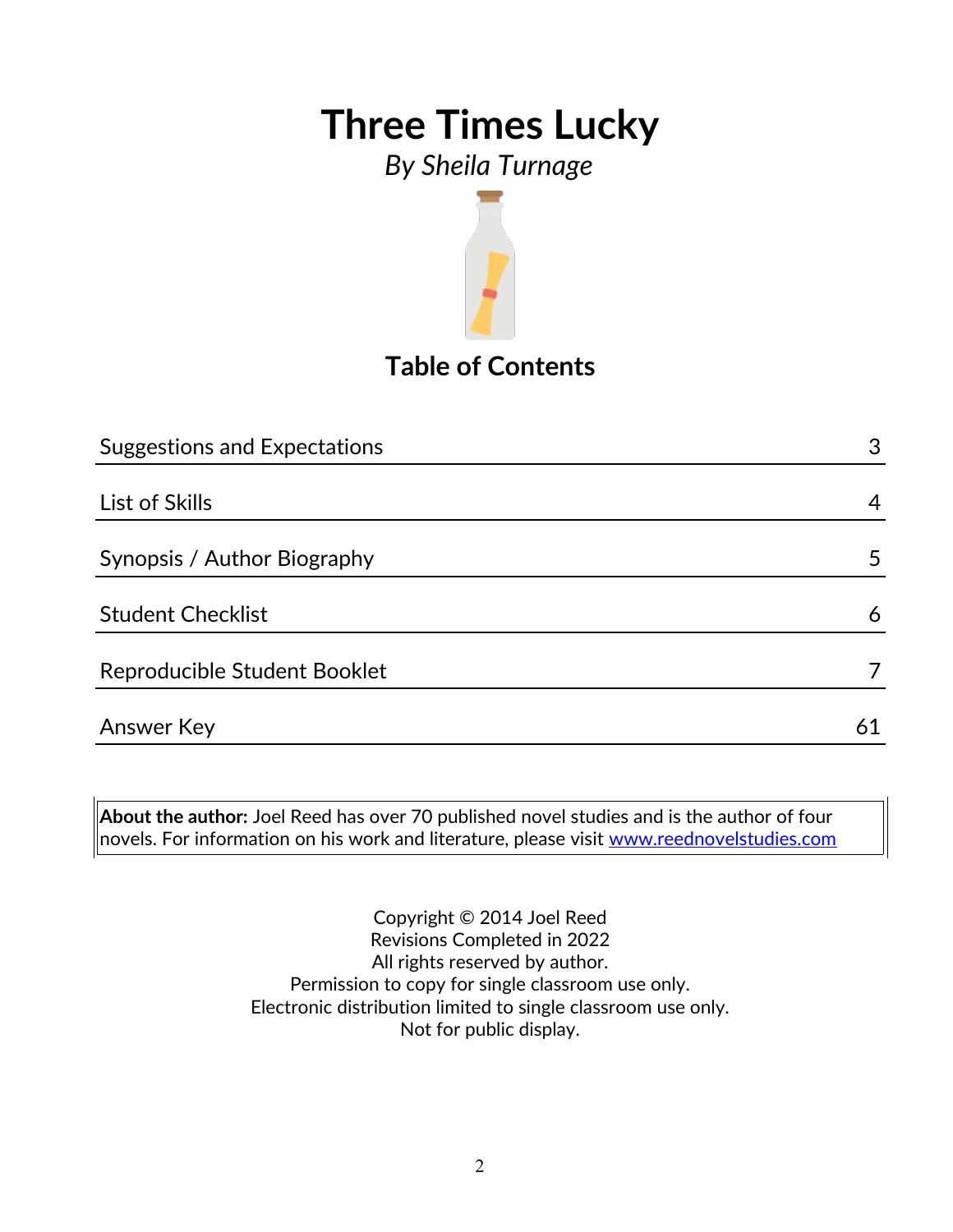### *By Sheila Turnage*

### **Suggestions and Expectations**

This curriculum unit can be used in a variety of ways. Each chapter of the novel study focuses on 2 or 3 chapters of *Three Times Lucky* and is comprised of 5 of the following activities:

- Before You Read
- **•** Vocabulary Building
- **Comprehension Questions**
- **Language Activities**
- **Extension Activities**

#### **Links with the Common Core Standards (U.S.)**

Many of the activities included in this curriculum unit are supported by the Common Core Standards. For instance the *Reading Standards for Literature, Grade 5*, makes reference to

a) determining the meaning of words and phrases. . . including figurative language;

b) explaining how a series of chapters fits together to provide the overall structure;

c) compare and contrast two characters;

d) determine how characters … respond to challenges;

e) drawing inferences from the text;

f) determining a theme of a story . . . **and many others.**

A principal expectation of the unit is that students will develop their skills in reading, writing, listening and oral communication, as well as in reasoning and critical thinking. Students will also be expected to provide clear answers to questions and well-constructed explanations. It is critical as well that students be able to relate events and the feelings of characters to their own lives and experiences and describe their own interpretation of a particular passage.

A strength of the unit is that students can work on the activities at their own pace. Every activity need not be completed by all students. A **portfolio cover** is included (p.7) so that students may organize their work and keep it all in one place. A **Student Checklist** is also included (p.6) so that a record of completed work may be recorded.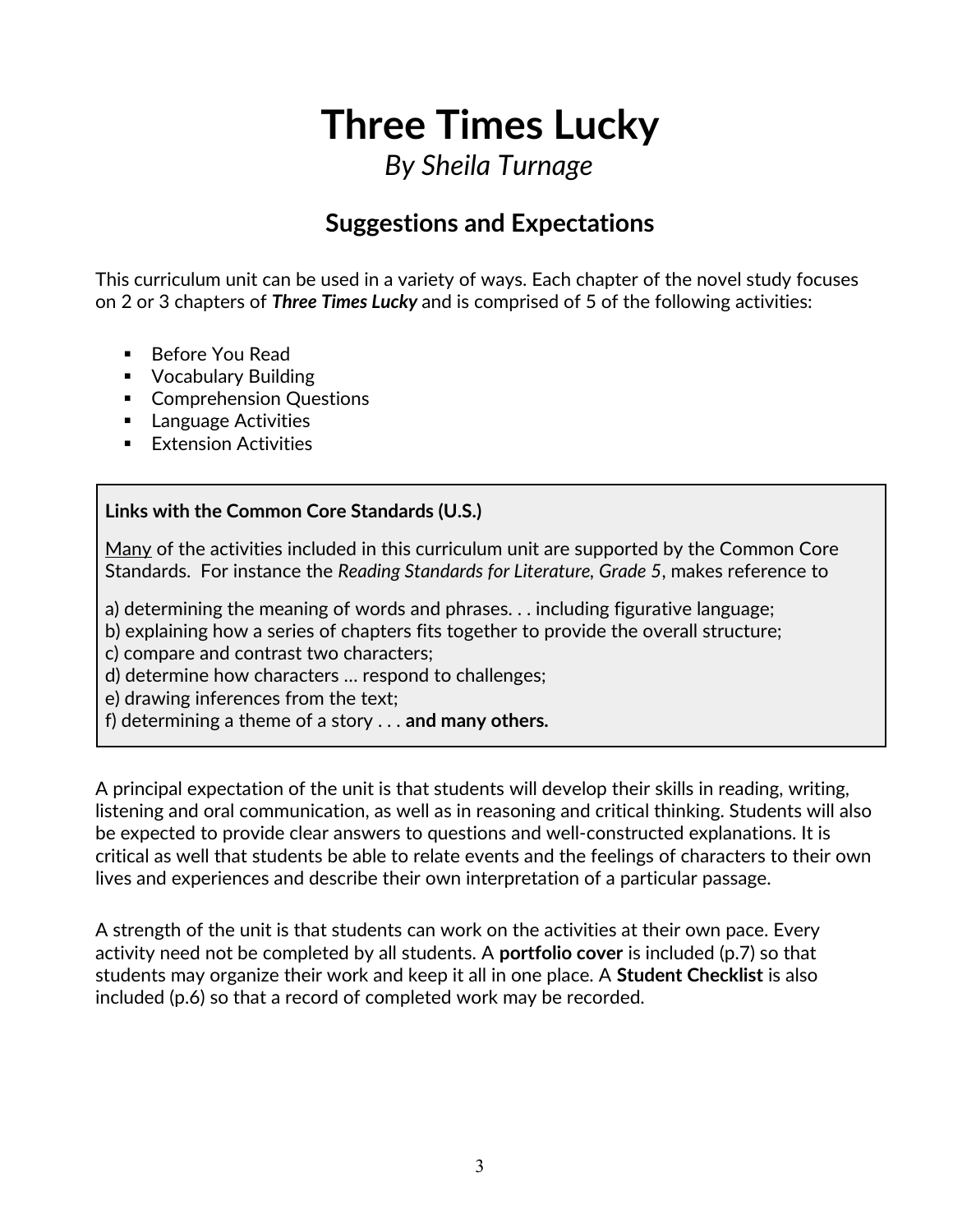### 4

# **Three Times Lucky**

### *By Sheila Turnage*

### **List of Skills**

#### **Vocabulary Development**

- 1. Locating descriptive words/phrases 7. Use of singular / plural nouns
- 2. Listing synonyms/homonyms and B. Listing compound words
- 3. Identifying/creating *alliteration* 9. Identifying parts of speech
- 4. Use of capitals and punctuation 10. Identify *personification*
- 
- 6. Identify *anagrams*

#### **Setting Activities**

1. Summarize the details of a setting

#### **Plot Activities**

- 1. Complete a *time line* of events 3. Identify *cliffhangers*
- 

#### **Character Activities**

- 
- 2. Complete a character comparison

#### **Creative and Critical Thinking**

- 
- 2. Write a newspaper story **7.** Write a book review
- 
- 4. Conduct an interview 9. KWS Chart
- 5. Identify types of conflict. 10. Complete a 5W Chart

#### **Art Activities**

- 
- 
- 
- 
- 
- 
- 
- 5. Identifying syllables 11. Identify/create *similes*

- 
- 2. Identify conflict in the story 4. Identify the climax of the novel.
- 1. Determine character traits 3. Relating personal experiences
- 1. Research 6. Write a description of personal feelings
	-
- 3. Participate in a talk show 8. Complete an Observation Sheet
	-
	-
- 1. A Storyboard **1.** A Storyboard **1.** A Storyboard
- 2. Create a collage 5. Create a comic strip
- 3. Write a secret message 6. Identify the perpetrator!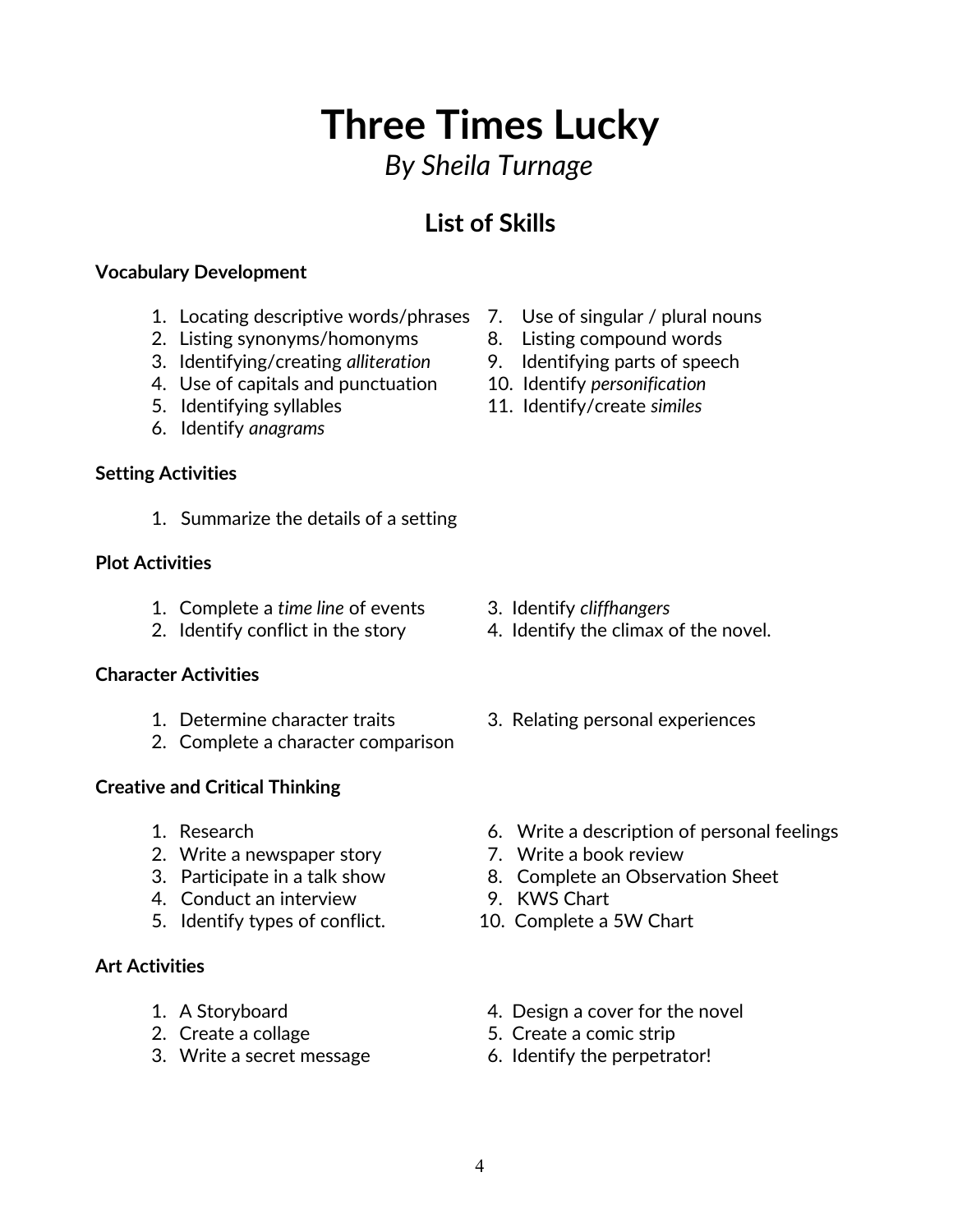### *By Sheila Turnage*

#### **Synopsis**

Mo's summer is looking good. But that's before the murder, the kidnapping, the car crash, and the hurricane. If ever there was a time for Mo to put her detective skills to work, this is it. Good thing Mo's always been lucky. (Publisher – Puffin Books)

> A complete synopsis and other helpful reviews can be found online: [http://en.wikipedia.org/wiki/Three\\_Times\\_Lucky](http://en.wikipedia.org/wiki/Three_Times_Lucky)

#### **Author Biography** *Sheila Turnage*

Sheila Turnage grew up on a farm in Eastern North Carolina. She's a graduate of East Carolina University and the author of several books. She's written two nonfiction books (including *Haunted Inns of the Southeast*) and one picture book, as well as *Three Times Lucky* and *The Ghosts of Tupelo Landing*.



*Three Times Lucky* – Miss Moses LoBeau's first mystery – received a Newbery Honor in 2013, and was named an Edgar Award Finalist for best juvenile mystery of the year. The New York Times Bestseller was also

named an EB White Read-Aloud Honor Book and SIBA's Best Young Adult novel of 2013.

*Three Times Lucky* was selected a best book of the year by Booklist, Publishers Weekly, School Library Journal, Bookpage, Newsday, The Wall Street Journal, and Read Kiddo Read. It's on several state award discussion lists, and was a Junior Library Guild Selection.

*The Ghosts of Tupelo Landing* was released in February 2014. It's a Junior Library Guild Selection and a 2014 SIBA Okra Pick. It's getting great reviews! Go Mo and Dale!

Today Sheila lives on a farm in Eastern North Carolina with her husband, a smart dog, a dozen chickens and a flock of guineas. She's working on Mo and Dale's next adventure, and visiting schools and bookstores to talk about her books.

Biography courtesy of the author's website: [http://sheilaturnage.com](http://sheilaturnage.com/)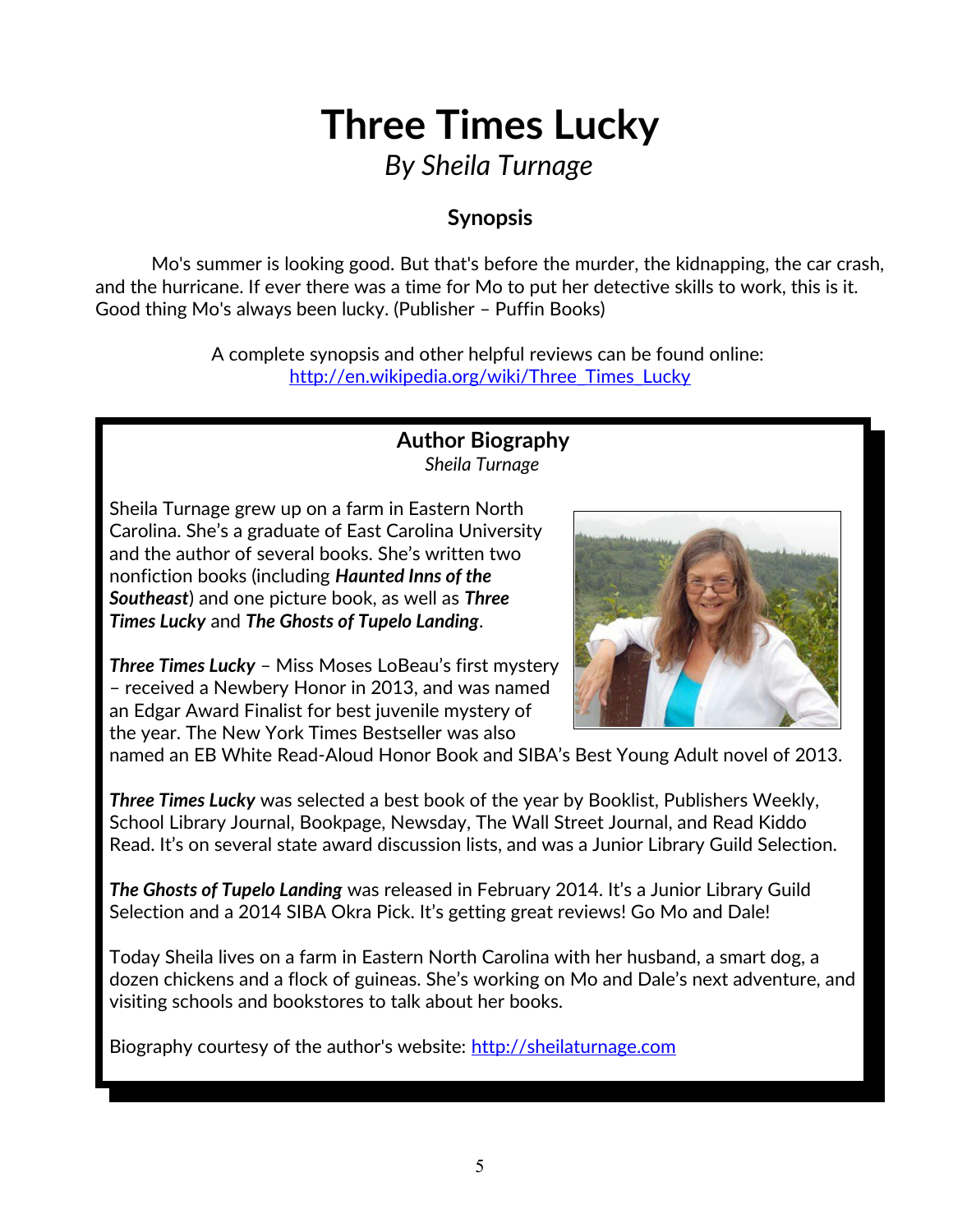# *By Sheila Turnage*



Student Name

| Assignment | Grade / Level | Comments |
|------------|---------------|----------|
|            |               |          |
|            |               |          |
|            |               |          |
|            |               |          |
|            |               |          |
|            |               |          |
|            |               |          |
|            |               |          |
|            |               |          |
|            |               |          |
|            |               |          |
|            |               |          |
|            |               |          |
|            |               |          |
|            |               |          |
|            |               |          |
|            |               |          |
|            |               |          |
|            |               |          |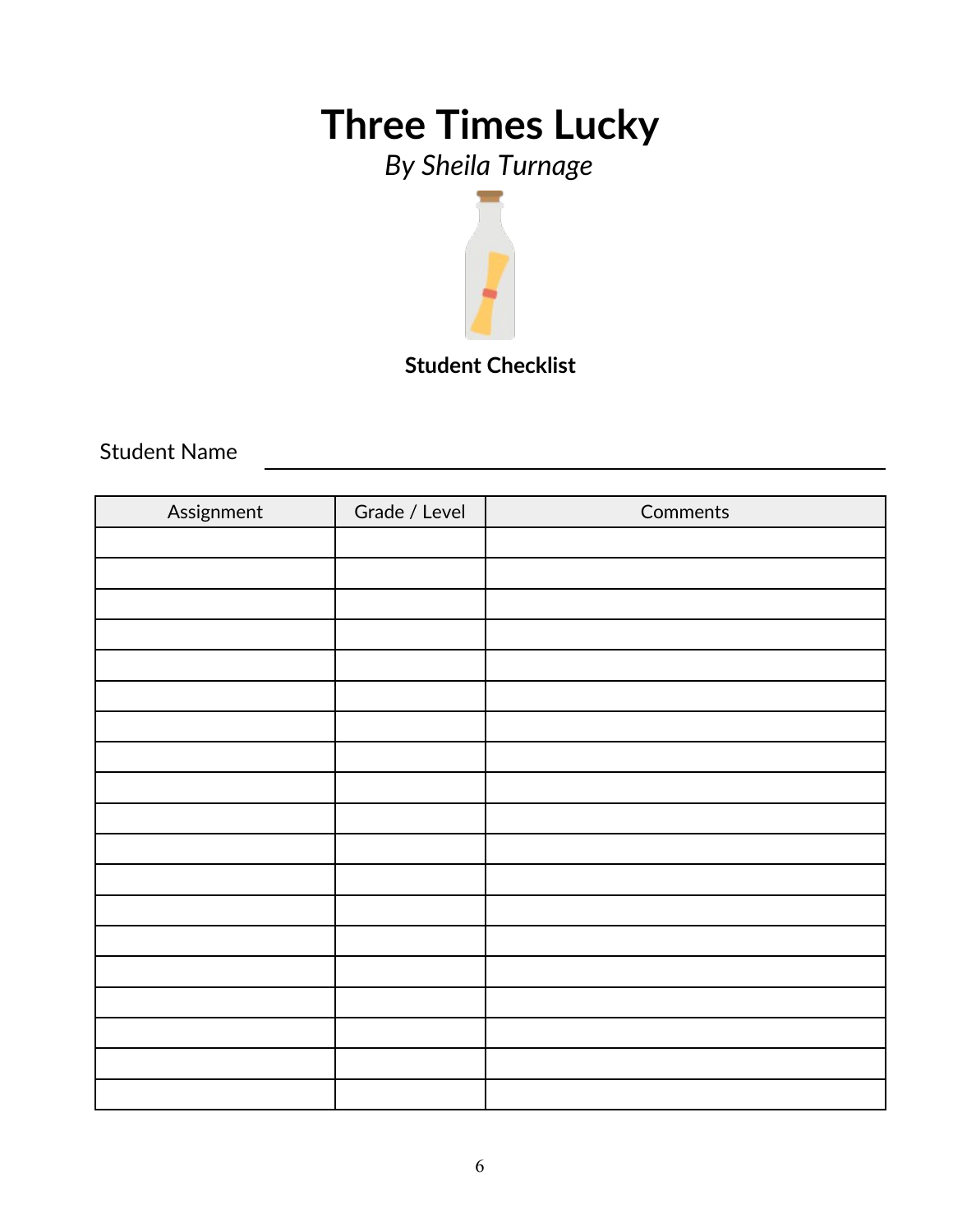

*By Sheila Turnage*

Name: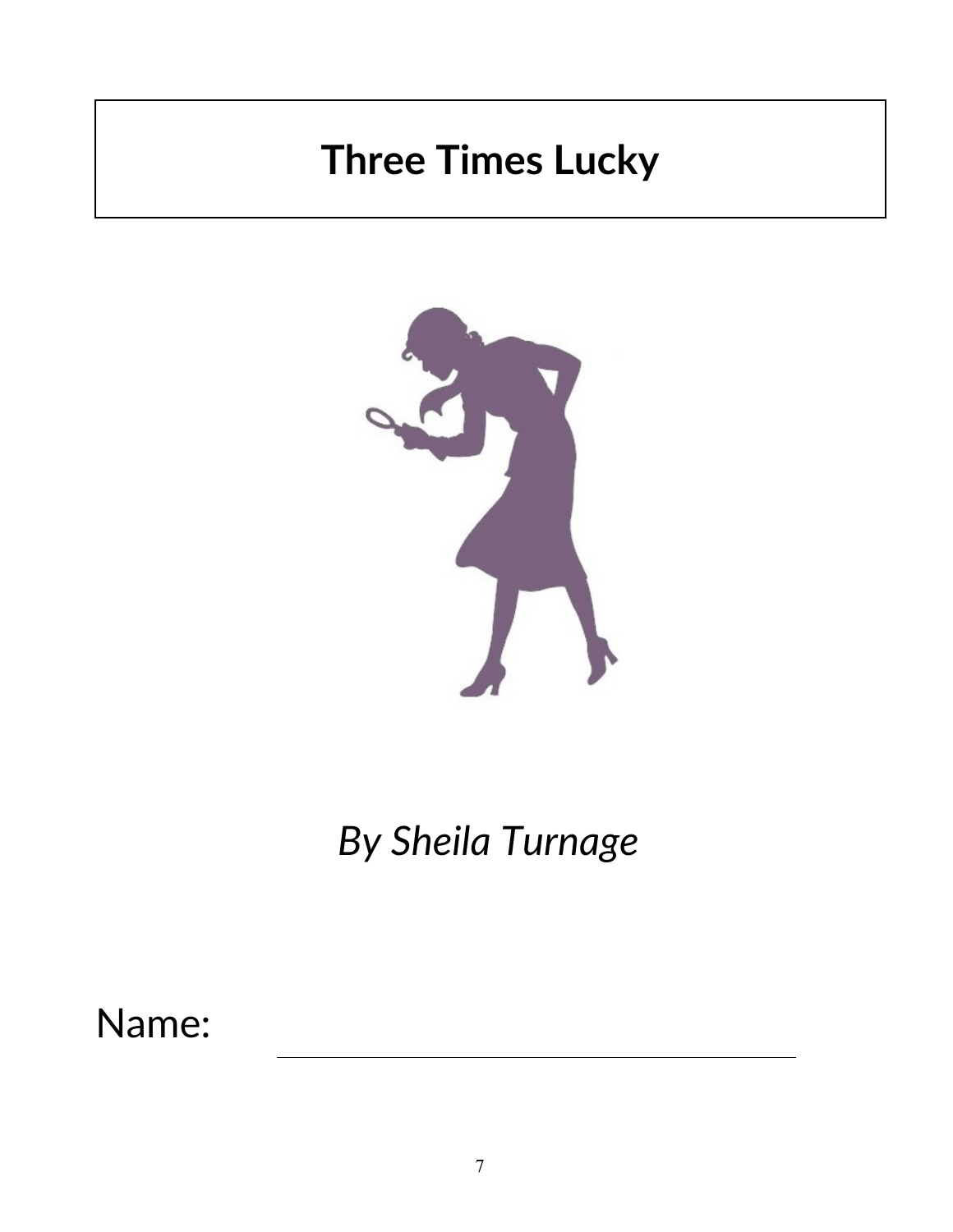### *By Sheila Turnage*



#### **Before you read the chapter**:

Briefly predict what you believe the plot-line of *Three Times Lucky* will be about.



### **Vocabulary:**

Draw a straight line to connect the vocabulary word to its definition. Remember to use a straight edge (like a ruler).

- 
- 
- 
- 
- 
- 
- 
- 
- 
- 
- 1. Composure **A. To think deeply about something.**
- 2. Temperament B. The act of buying or selling something.
- 3. Transaction C. An exaggerated sense of one's own abilities.
- 4. Unsubstantiated D. To pause before saying or doing something.
- 5. Impression E. To endure someone or something unpleasant.
- 6. Hesitation F. The feeling of being calm and in control.
- 7. Arrogant G. To steal goods using force, typically at war.
- 8. Tolerate **EXECUTE:** H. Not supported or proven by evidence.
- 9. Plundered **I.** A person or animal's personal nature.
- 10. Contemplate J. A feeling or opinion about something or someone that is formed without evidence.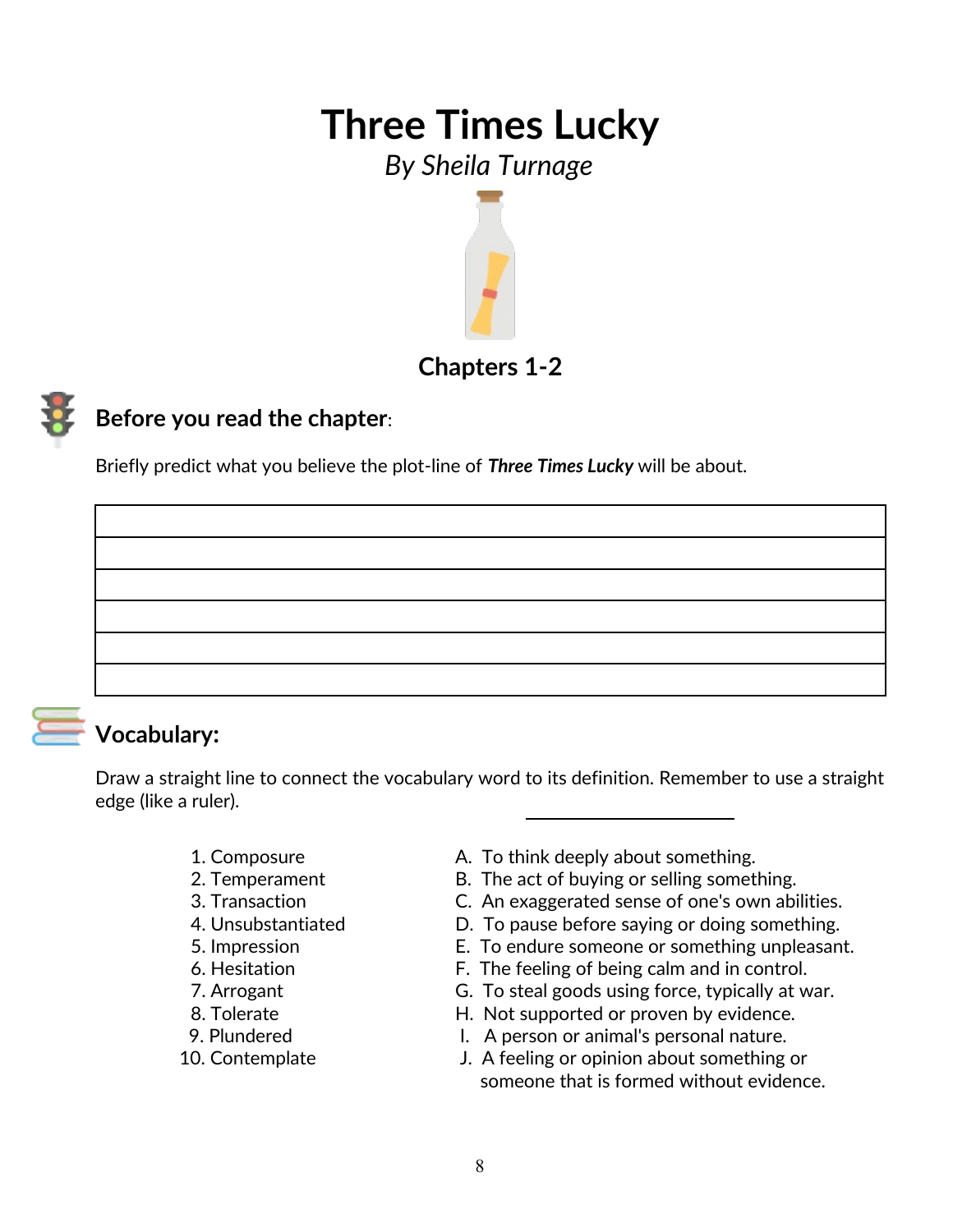

1. Describe the **setting** of the story as Chapter One begins.

2. Why did Dale refer to the Colonel's new car as the 'Underbird'?

3. Why did Mo wake up Dale so early in the morning?

4. Do you think Mo and Dale did a good job managing the cafe? Why or why not?

5. What happened to the male members of Dale's family when the police were around?

6. Why do you think the Colonel lied about the date he purchased his car?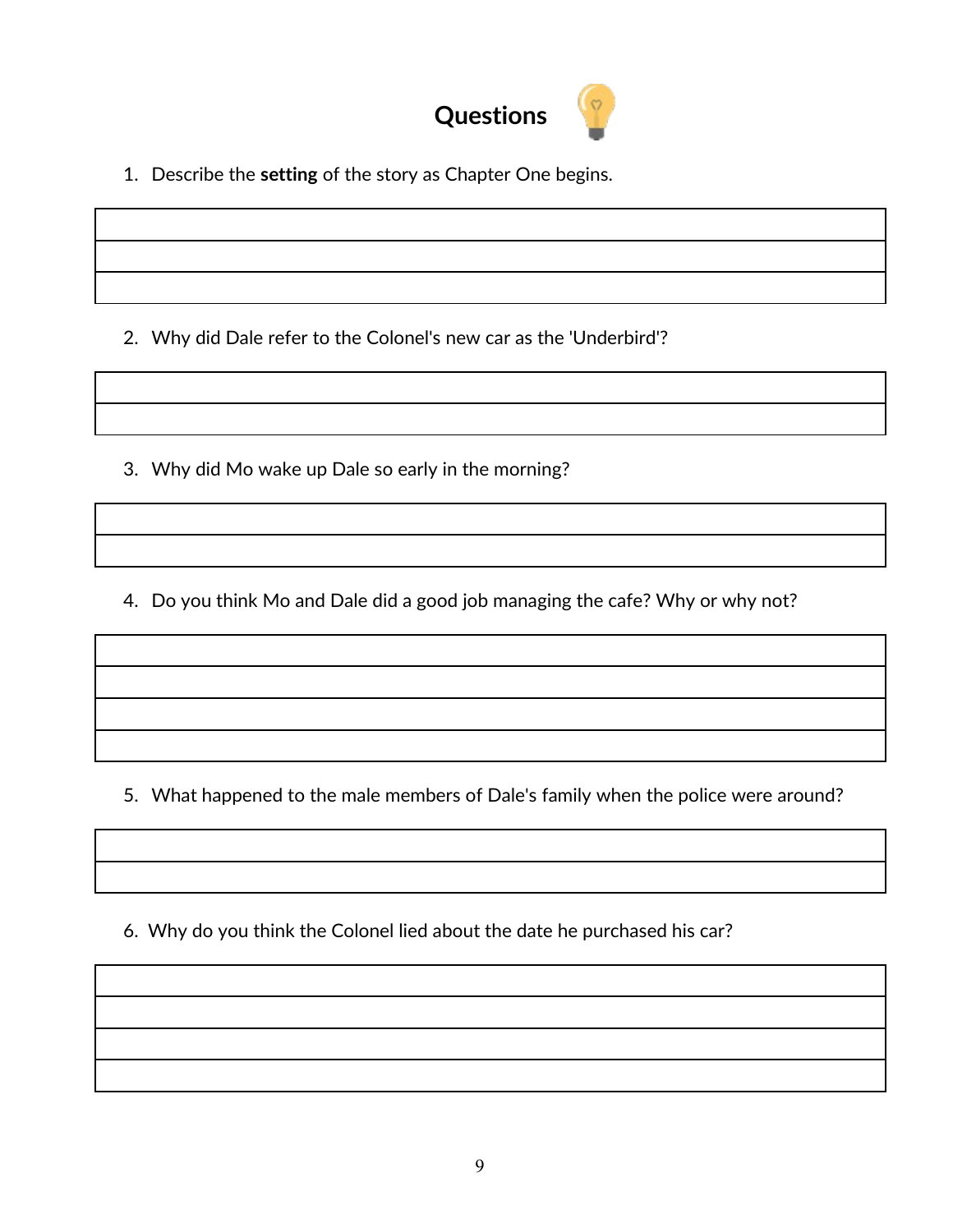## **Language Activities**

#### **A. The United States of America**

Using resources from your school library or the Internet, do some research on **The United States of America** and complete the questions listed below.

| Questions                          | <b>Answers</b> |
|------------------------------------|----------------|
| Population                         |                |
| <b>Official Language</b>           |                |
| Currency                           |                |
| Largest City                       |                |
| Capital City                       |                |
| Land Size (Miles)                  |                |
| President/Leader                   |                |
| Form of Government (Monarchy, etc) |                |

**B.** A **simile** is a comparison using the words "like" or "as". Here's an example from Chapter Two: *"The crowd's attention swiveled to Starr, who sauntered toward the photograph. As he passed the Azalea Woman they leaned away from him, like rabbits shying away from a bobcat. "She looks familiar," he said, squinting at the photo."*

What two things are being compared in this example?

a)

Invent two of your own **similes** comparing two different things using your own imagination:

b)